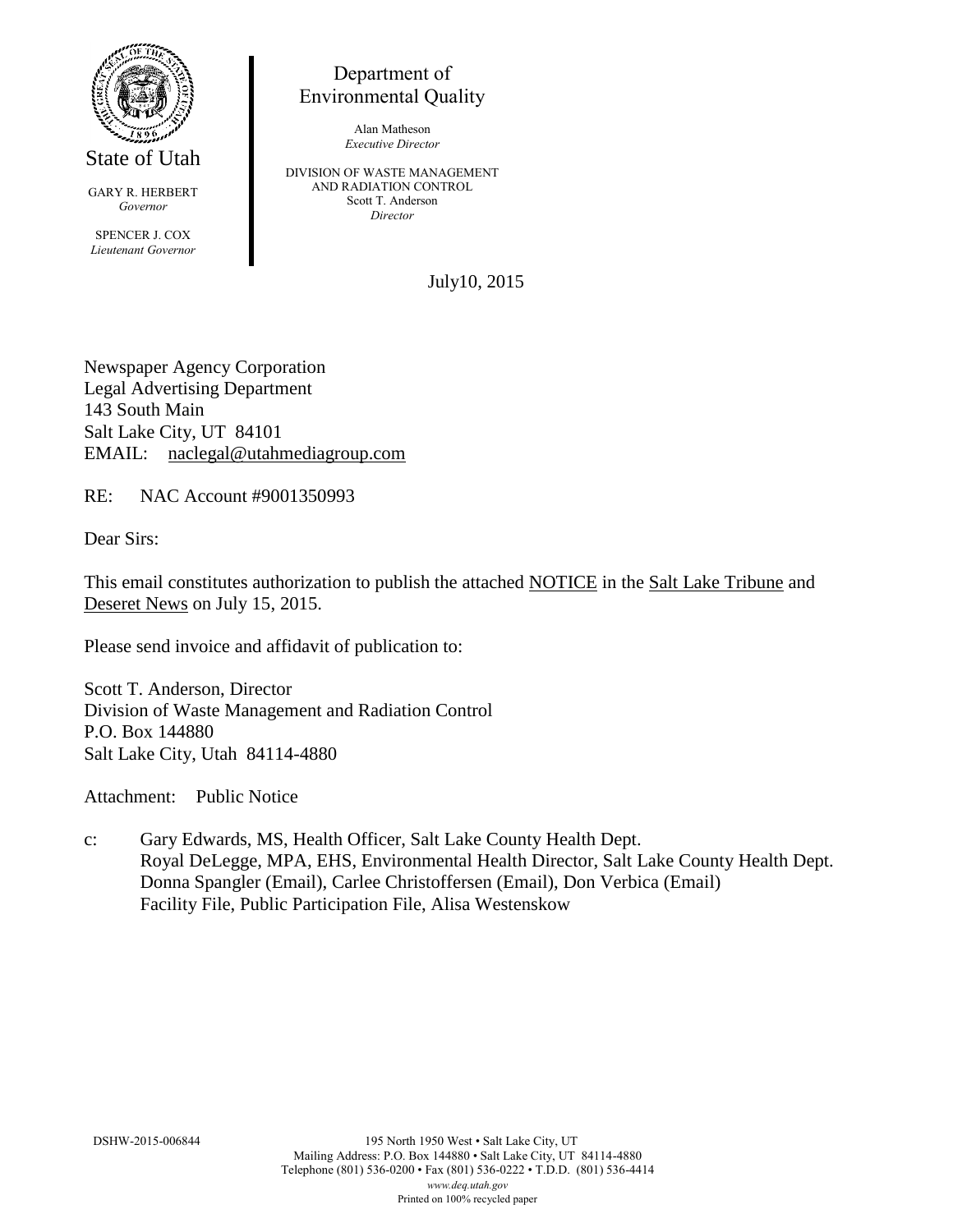## NOTICE OF PUBLIC COMMENT Tesco Williamsen Facility Site Management Plan UTD009093683

The Director of the Division of Waste Management and Radiation Control is seeking public comment on a Site Management Plan for the Tesco Williamsen Facility located at 1925 West Indiana Avenue, Salt Lake City, Utah. Prior activities at the site have resulted in groundwater contaminated by chlorinated hydrocarbons. The Site Management Plan will require land use restrictions, groundwater use restrictions, exposure controls, and groundwater monitoring to evaluate the levels of contamination present at the site.

The public comment period to receive comments on the Site Management Plan will commence on July 15, 2015, and end on August 13 , 2015.

Documents related to this Site Management Plan can be reviewed at the following location:

Division of Waste Management and Radiation Control Multi Agency State Office Building 195 North 1950 West, 2nd Floor Salt Lake City, Utah

For the public's convenience, an unofficial copy of the Site Management Plan is available on the Internet at http://www.deq.utah.gov/NewsNotices/notices/waste/index.htm#phacp

Written comments will be accepted if received by 5:00 p.m. on August 13, 2015, and should be submitted to the address below. Comments can also be hand delivered to the Division address above and must be received by 5:00 p.m. on August 13, 2015.

Scott T. Anderson, Director Division of Waste Management and Radiation Control Department of Environmental Quality P.O. Box 144880 Salt Lake City, Utah 84114-4880

Comments can also be sent by electronic mail to: swpublic@utah.gov. Comments sent in electronic format should be identified by putting the following in the subject line: public comment on Tesco Williamsen Site Management Plan. All documents included in comments should be submitted as ASCII (text) files or in pdf format.

Under Utah Code Section 19-1-301.5, a person who wishes to challenge a Permit Order may only raise an issue or argument during an adjudicatory proceeding that was raised during the public comment period and was supported with sufficient information or documentation to enable the Director to fully consider the substance and significance of the issue.

For further information, please contact John Waldrip of the Division of Waste Management and Radiation Control at (801) 536-0238. In compliance with the Americans with Disabilities Act, individuals with special needs (including auxiliary communicative aids and services) should contact